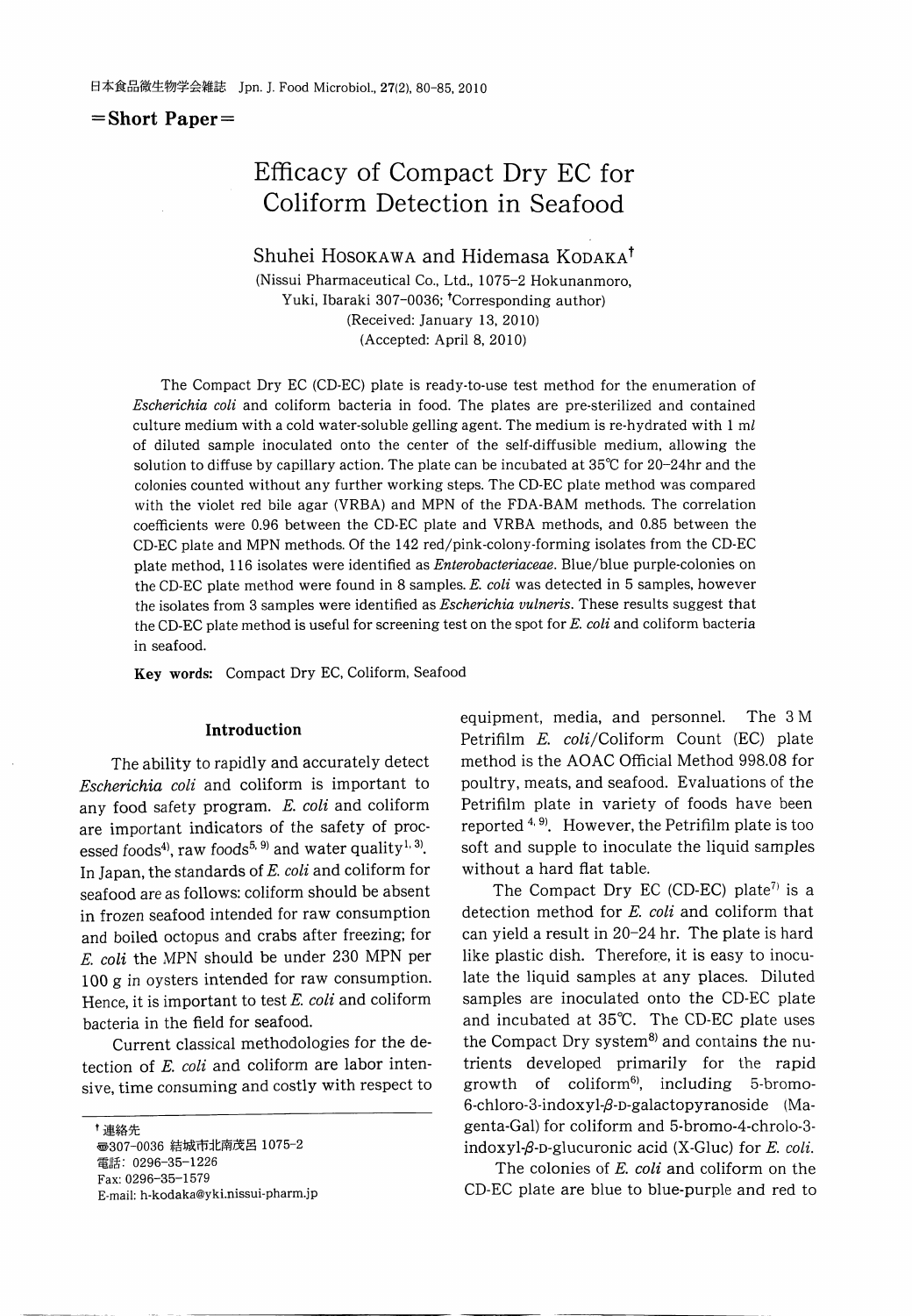| English name                 | Japanse name    | Latin name                 | No. of samples     |
|------------------------------|-----------------|----------------------------|--------------------|
| Abalone                      | Awabi           | Haliotis discus discus     | 1                  |
| Albacore tuna                | Bin-naga-maguro | Thunnus alaunga            | 1                  |
| Amberstripe scad             | Muro-aji        | Depapterus muroadsi        | 1                  |
| Bigeye tuna                  | Mebachi-maguro  | Thunnus obesus             | 19                 |
| Black tiger prawn            | Burakkutaiga    | Penaeus monodon            | 6                  |
| Blue shark                   | Yoshikiri-zama  | Prionace glauca            | $\overline{2}$     |
| Chum salmon                  | Sake            | Oncorhynchus keta          | 8                  |
| Common octopus               | Ma-dako         | Octopus vulgaris           | 3                  |
| Crucian carp                 | Funa            | Carassius auratus          |                    |
| Flying fish                  | Tobi-uo         | Crpselurus agoo agoo       | 1                  |
| Freshwater clams             | Shijimi         | Corbicula japonica         | 3                  |
| Greeneye                     | Mehikari        | Chlorophthalmus borealis   | $\mathbf{1}$       |
| Ice gody                     | Shiro-uo        | Leucopsarion petersii      | $\overline{2}$     |
| Japanese common squid        | Surume-ika      | Todarodes pacificus        | 3                  |
| Japanese littleneck          | Asari           | Ruditapes philippinarum    | $\overline{\bf 4}$ |
| Japanese horse mackerel      | Ma-aii          | Trachurus japonicus        | 4                  |
| Japanese oyster <sup>a</sup> | Ma-gaki         | Crassostrea gigas          | 5                  |
| Japanese scallop             | Hotate-gai      | Patinopecten yessoensis    | 5                  |
| Keen7s gaper                 | miru-gai        | Tresus keenae              | 1                  |
| Lake prawn                   | Suji-ebi        | Palaemon paucidens         | 1                  |
| Pacific cod                  | Ma-dara         | Gadus macrocephalus        | 3                  |
| Pacific herring              | Nishin          | Clupea pallasii            | $\overline{2}$     |
| Pacific saurv                | Sanma           | Cololabis saira            | 5                  |
| Pen shell                    | Taira-gai       | Atrina pectinata           | 1                  |
| Rainbow trout                | Niji-masu       | Oncorhynchus mykiss        | 1                  |
| Red sea bream                | Ma-dai          | Pagrus major               | 1                  |
| Rock oyster                  | Iwa-gaki        | Crassostrean nippona       | 1                  |
| Sakhalin surf clam           | Uba-gai         | Pseudocardium sachalinense | 3                  |
| Sea pineapple                | Hoya            | Halocynthia roretzi        | 1                  |
| Skipjack                     | Katsuo          | Katsuwonus pelamis         | 5                  |
| Snow crab                    | Zuwai-gani      | Chionocetes opilio         | 3                  |
| Spear squid                  | Yari-ika        | Loligo bleekeri            | $\overline{2}$     |
| Swordfish                    | Me-kajiki       | Xipbias gladius            | 1                  |
| Turban shell                 | Sazae           | Batillus cornutus          | 1                  |
| Whelk                        | Tubu-gai        | Neptunea spp.              | 4                  |

Table 1. Sea food (107 samples) used for this evaluation

Japanese oysters werre used for cooking not for raw-eating.

pink, respectively. The combined total number of red/pink with blue/blue purple colonies gives in the total number of coliform. The selectivity of the CD-EC plate may be less inhibitory than that of the Petrifilm EC plate, allowing for greater recovery of E. coli and coliform. Gram-positive bacteria are inhibited by bile salts, and Gram-negative bacteria other than coliform do not form the typical blue to blue-purple or red to pink color colonies.

The comparison of the CD-EC plate method with the FDA-BAM methods (FDA Bacteriological Analytical Manual http://www.fda.gov/ Food / ScienceResearch / LaboratoryMethods / BacteriologicalAnalyticalManualBAM / default. htm.) using the MPN method (AOAC Official Method 966.24) for enumeration of E. coli and coliform in raw meats has been reported<sup>5)</sup>. In this study, we evaluated the CD-EC plate for seafood by comparison with FDA-BAM meth ods.

## Materials and Methods

## 1. Sample preparation

The total of 88 seafood samples (Table 1) consisting of 29 kinds of seafood were purchased from retail stores in Japan. The sam ples were transported at 4°C and transportation time to the laboratory did not exceed 1 hr. The samples were stored at 4°C until examination and examined within one day of purchase. Each 50 g test portion was weighed aseptically (using sterile forceps or spatulas) into a sterile high-speed blender cup. Then 450 ml sterile Butterfield's phosphate buffer (pH 7.2) was added into the cup and blended to disperse the material at 8,000 rpm (HOMOGENIZER CM-100, AS ONE Co., Ltd., Osaka, Japan) for 2 min.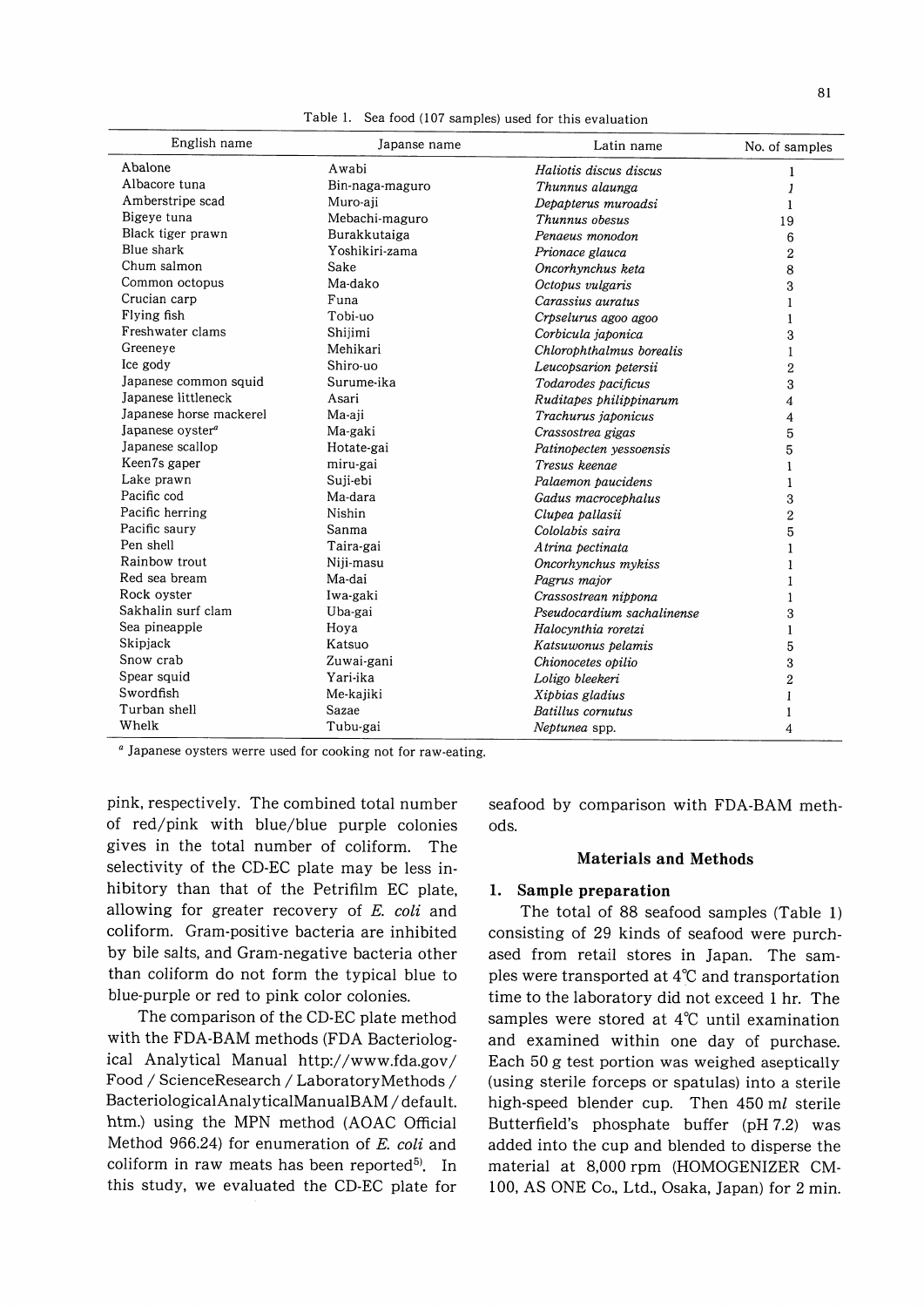| Seafood                   | English name            | Japanse name    | Latin name                 | No. of<br>samples | No. of samples<br>isolated E coli |
|---------------------------|-------------------------|-----------------|----------------------------|-------------------|-----------------------------------|
| Molluscan <sup>*1</sup>   | Abalone                 | Awabi           | Haliotis discus discus     | 1                 | 0                                 |
|                           | Common octopus          | Ma-dako         | Octopus vulgaris           | 3                 | 0                                 |
|                           | Freshwater clams        | Shijimi         | Corbicula japonica         | 3                 | 3                                 |
|                           | Japanese common squid   | Surume-ika      | Todarodes pacificus        | 3                 | 0                                 |
|                           | Japanese littleneck     | Asari           | Ruditapes philippinarum    | 4                 | 2                                 |
|                           | Japanese oyster*2       | Ma-gaki         | Crassostrea gigas          | 5                 | 0                                 |
|                           | Japanese scallop        | Hotate-gai      | Patinopecten yessoensis    | 5                 | 0                                 |
|                           | Pen shell               | Taira-gai       | Atrina pectinata           | 1                 | 0                                 |
|                           | Rock ovster             | Iwa-gaki        | Crassostrea nippona        | 1                 | 0                                 |
|                           | Sakhalin surf clam      | Uba-gai         | Pseudocardium sachalinense | 3                 | 0                                 |
|                           | Sea pineapple           | Hoya            | Halocynthia roretzi        | 1                 | 0                                 |
|                           | Spear squid             | Yari ika        | Loligo bleekeri            | $\overline{c}$    | 0                                 |
|                           | Turban shell            | Sazae           | Batillus cornutus          | 1                 | 0                                 |
|                           | Whelk                   | Tubu-gai        | Neptunea spp.              | 3                 | 0                                 |
|                           |                         |                 | Sub-total                  | 36                | 5                                 |
| Crustaceans <sup>*3</sup> | Black tiger prawn       | Burakkutaiga    | Penaeus monodon            | 6                 | 0                                 |
|                           | Snow crab               | Zuwai-gani      | Chionocetes opilio         | 3                 | 0                                 |
|                           |                         |                 | Sub-total                  | 9                 | 0                                 |
| Finfish                   | Albacore tuna           | Bin-naga-maguro | Thunnus alalunga           | 1                 | $\mathbf 0$                       |
|                           | Bigeye tuna             | Mebachi-maguro  | Thunnus obesus             | 13                | 0                                 |
|                           | Chum salmon             | Sake            | Oncorhynchus keta          | 4                 | 0                                 |
|                           | Crucian carp            | Funa            | Carassius auratus          | 1                 | 0                                 |
|                           | Greeneye*4              | Mehikari        | Chlorophthalmus borealis   | 1                 | 0                                 |
|                           | Ice $\text{gcdy}^{*4}$  | Shiro-uo        | Leucopsarion petersii      | 2                 | 0                                 |
|                           | Japanese horse mackerel | Ma-aji          | Trachurus japonicus        | 4                 | 0                                 |
|                           | Japanese sardine        | Ma-iwashi       | Sardinops melanostictus    | 1                 | 0                                 |
|                           | Pacific cod             | Ma-dara         | Gadus macrocephalus        | 3                 | 0                                 |
|                           | Pacific herring         | Nishin          | Clupea pallasii            | $\overline{2}$    | 0                                 |
|                           | Pacific saury           | Sanma           | Cololabis saira            | 5                 | 0                                 |
|                           | Red sea bream           | Ma-dai          | Pagrus major               | 1                 | 0                                 |
|                           | Skipjack                | Katsuo          | Katsuwonus pelamis         | 5                 | 0                                 |
|                           |                         |                 | Sub-total                  | 43                | 0                                 |
|                           |                         |                 | Ground total               | 88                | 5                                 |

Table 1. (continued) Sea food (88 samples) used for this evaluation

\*! Shellfish were removed Shells before blending.

\*2 Japanese oysters were used for cooking not for raw-eating.

\*3 Crustaceans were examined just meat.

\*4 Whole fish comprising skin, bones, and viscera was used.

Serial dilutions were made in sterile Butterfield's phosphate buffer.

## 2. CD-EC plate method

Two 1 ml aliquots of each dilution of  $1:10$ ,  $l: 10^2, 1: 10^3, 1: 10^4, 1: 10^5$  was inoculated onto the CD-EC plates according to manufacturer's instruction. After 20-24 hr of incubation at 35°C, E. coli and coliform counts  $(CFU/g)$  were calculated by counting the total colonies eliciting the obligatory color production on each medium multiplied by the dilution factor. Each well-isolated typical blue/blue purple colonies and typical red/pink colonies were picked and re-streaked onto plate count agar (PCA) plates to confirm pure cultures. The pure cultures were identified by Gram stain and biochemical tests including an oxidase test, catalase tests, IMViC test, and API 20E (SYSMEX bioMerieux

## Co., Ltd., Tokyo, Japan).

### 3. FDA-BAM solid medium method

Each 1 ml from  $1:10, 1:10^2, 1:10^3, 1:10^4$ , :105 dilutions was inoculated in duplicate Petri dishes, and then 10 ml violet red bile agar (VRBA) tempered to 48°C was poured in to these plates. The plates were swirled to mix and left to solidify. To prevent surface growth and spreading of colonies, the plates were then overlaid with 5 ml VRBA and left to solidify. The solidified plates were inverted and incubated at 35°C for 18-24 hr. The plates were examined under magnifying lens and with illumination. The purple-red colonies that were 0.5 mm or larger in diameter and surrounded by zone of precipitated bile acids were counted within the range of 25-250 colonies. To confirm that the colonies were coliform, at least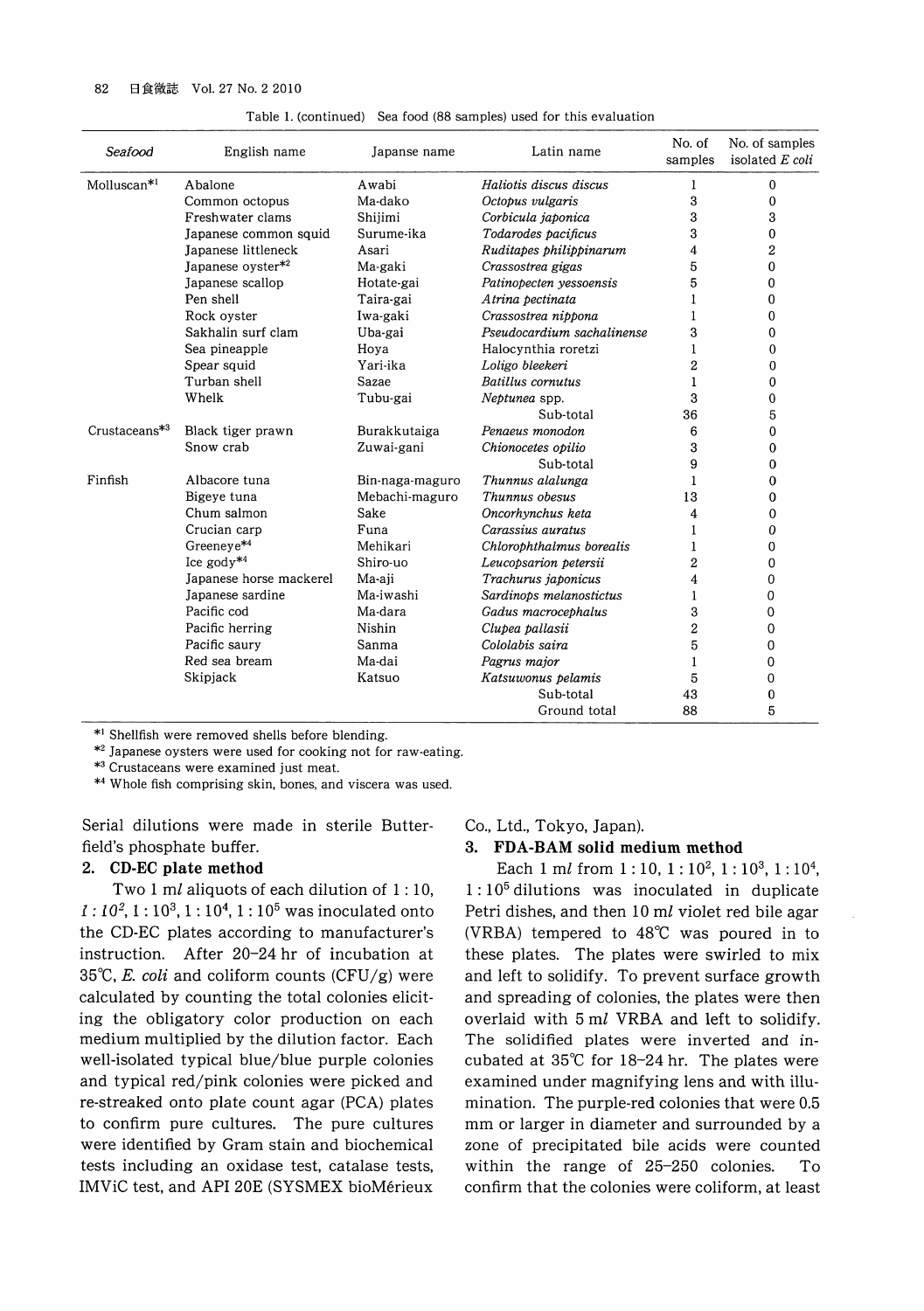

Fig. 1. Regression line for data from CD-EC plate method plotted against VRBA (A) and MPN (B) methods for determinig the population of coliforms in seafood.

10 representative colonies and transferred each to a tube of brilliant green lactose bile (BGLB) broth. The tubes were incubated at 35°C and examined at 24 and 48 hr for gas production.

## 4. FDA-BAM 5-tube MPN method

The method completely followed the AOAC Official Method 966.24. Each 1 ml of  $1:10, 1:10^{2}, 1:10^{3}, 1:10^{4}, 1:10^{5}$  dilutions was inoculated into 5 lauryl sulfate tryptose (LST) tubes for 5 consecutive dilutions. They were incubated for  $48\pm2$  hr at  $35^{\circ}$  and examined for gas formation (as evidenced by displacement of liquid in an inverted tube). The tubes were examined for gas formation at 24 and 48 hr intervals. Cultures producing gas were transferred to BGLB broth and EC broth by using a 3 mm loop. Each BGLB broth was incubated at 35°C for 48±2hr. The MPN of coliform was calculated on basis of number of tubes of BGLB broth producing gas by the end of the incubation period. Each EC broth was incubated for  $48 \pm 2$  hr at  $44.5 \pm 0.2$ °C. The tubes were examined for gas formation at 24 and 48 hr intervals. Cultures producing gas were streaked on Levine's eosin-methylene blue (L-EMB) agar and incubated for  $24 \pm 2$  hr at 35°C. Two or more well-isolated typical colonies from L-EMB agar plates were picked and transferred to PCA. The plates were incu bated for 18-24 hr at 35°C. The cultures were identified by Gram stain and biochemical tests including an oxidase test, catalase tests, IMViC test, and API 20E.

## 5. Data analysis

The results for the different methods were compared for each of the 88 seafood samples examined. Results were calculated as  $log_{10}$  CFU of coliform per gram of test seafood. A one way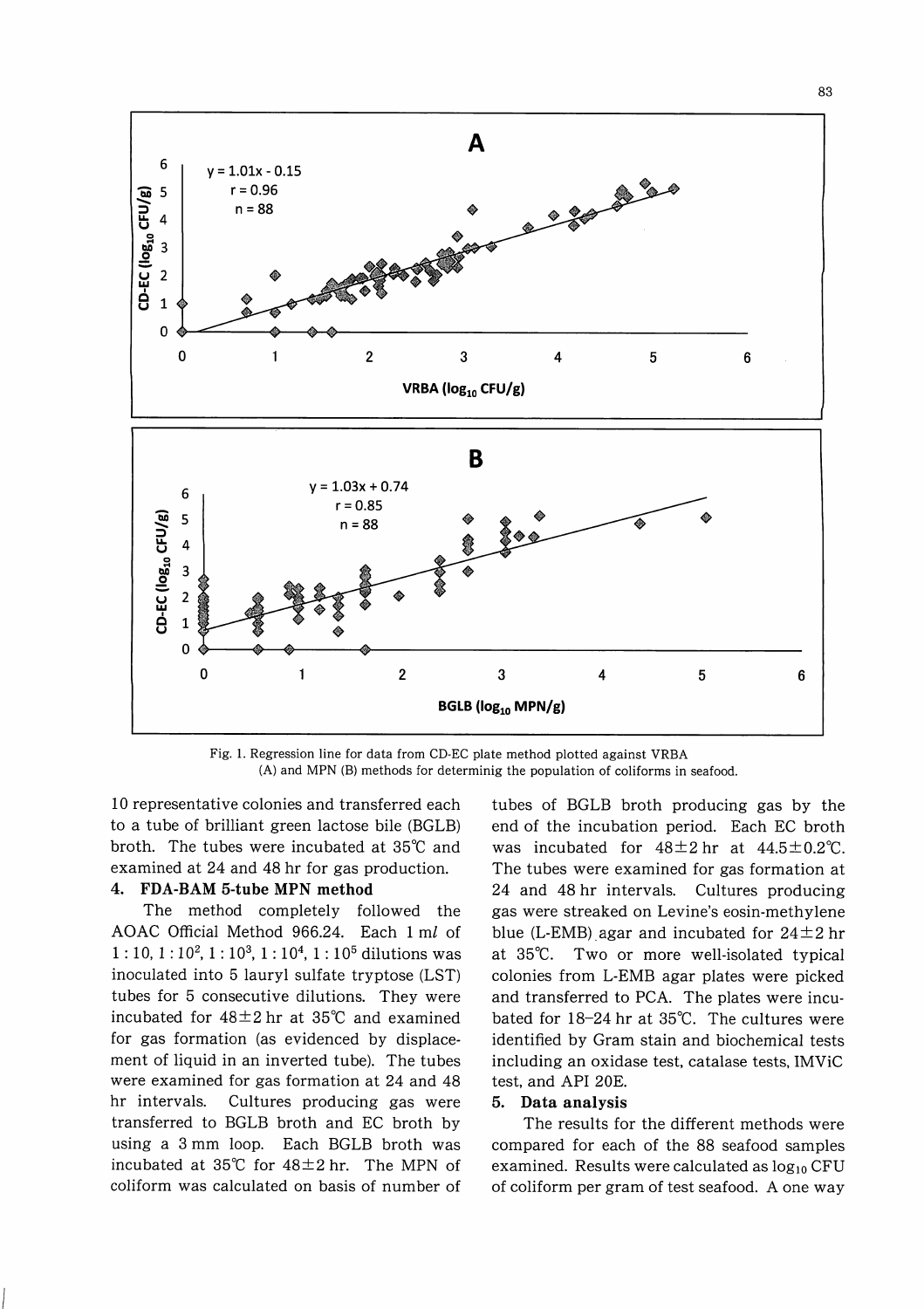analysis of variance (ANOVA) for coliform was performed. The slope, intercept and the linear correlation coefficient  $(r)$  were calculated by plotting the CD-EC results on the y-axis  $vs.$  the FDA-BAM method results on the  $x$ -axis. Statistical calculations were carried out with the Mi crosoft Excel 2000 statistics package using de fault 95% confidence level. All statistical analyses were performed with a level of significance of 0.05 which the probability of obtaining a result ( $p$  value) of  $\leq 0.05$  was considered to be statistically significant.

## Results and Discussion

The CD-EC plate method was compared with two FDA-BAM methods using 88 samples consisting of 29 kinds of seafood (Table 1) in order to evaluate the performance of the CD-EC plate method. Regression analysis of 88 sea food samples on CD-EC versus VRBA (A) and CD-EC versus 5-tube MPN (B) are shown in Fig. 1. The scatter plot and regression analysis shows a positive correlation between the CD-EC plate and VRBA methods (Fig. 1, A). The differences for coliform results were shown between the CD-EC plate and VRBA methods. It was thought that the differences of inhibitory agents and inoculating method for two meth ods yield such results. With a correlation coefficient  $(r)$  of 0.96, a slope of 1.01, and an intercept of  $-0.15$ , a linear relationship is indicated over a wide range of  $CFU/g$  values. Likewise, the regression analysis of the data obtained with the CD-EC and 5-tube MPN meth ods (Fig. 1, B) yielded a correlation coefficient of  $0.85$  with a slope of  $1.03$  and an intercept of  $0.74$ , again indicating a linear relationship between the two methods for coliform. For the CD-EC plate method, the mean  $log_{10}$  difference was  $-0.12$  as compared with the VRBA method and 0.81 as compared with the MPN method, respectively. The mean  $log_{10}$  difference was 0.93 as compared with the MPN method for VRBA method. There was no significant differ ence  $(p > 0.05)$  between the CD-EC pate and VRBA methods. However, there were signifi cant differences ( $p < 0.05$ ) between the CD-EC plate and MPN methods and between the VRBA and MPN methods. The MPN values have a range associated with them and calculations for confidence limits<sup>4)</sup> associated with

| Table 2. Identification of 142 red/pink-colony-forming |  |
|--------------------------------------------------------|--|
| isolates from the CD-EC plates                         |  |

| Identification                       | No. of isolates |
|--------------------------------------|-----------------|
| Enterobacteriaceae                   |                 |
| Budvicia aquatica                    | 1               |
| Buttiauxella agrestis                | 1               |
| Cedecea lapagei                      | 1               |
| Citrobacter freundii                 | 8               |
| Enterobacter agglomerans             | 12              |
| E. amnigenus                         | 12              |
| E. asburiae                          | 3               |
| E. cloacae                           | 6               |
| E. sakazakii                         | 9               |
| Erwinia spp.                         | 2               |
| Hafnia alvei                         | 5               |
| Klebsiella pneumoniae                | 4               |
| K. oxytoca                           | 1               |
| Kluyvera spp.                        | $\overline{2}$  |
| Lecleria adecarboxylata              | 1               |
| Rahnella aquatilis                   | 6               |
| Serratia liquefaciens                | 25              |
| S. marcescens                        | 5               |
| S. odorifera                         | 4               |
| S. plymnthica                        | 8               |
| Sub-total                            | 116             |
| Non- <i>Enterobacteriaceae</i>       |                 |
| Aeromonas hydrophila                 | 7               |
| A. caviae                            | 4               |
| A. sobria                            | 1               |
| Un-identified Gram-negative bacteria | 14              |
| Sub-total                            | 26              |
| Ground total                         | 142             |

them. It is important to keep in mind while the MPN tables are as accurate as they can be, this range still lends itself to some difficulty in doing statistical analysis between two methods, one of which gives a precise number and the other which yields a most probable number with a range attached.

Table 2 shows the identification results by API 20E for 142 red/pink-colony-forming iso lates (presumptive coliforms). One hundred sixteen isolates were Enterobacteriaceae, 12 isolates were Aeromonas spp., and 14 isolates were not identified as Gram negative bacteria for the limit in the ability of API 20E to identify.

The statistical analysis of the data for E. coli was not carried out because E. coli positive samples (Table 1) were low in the naturally contaminated seafood tested. E. coli was detected in 5 samples (freshwater clams and Japanese littleneck) by the FDA-BAM methods. On the other hand, blue/blue purple colonies on the CD-EC plate method was found in 8 samples. It was *Escherichia vulneris* as a result of identifying the isolates from three samples